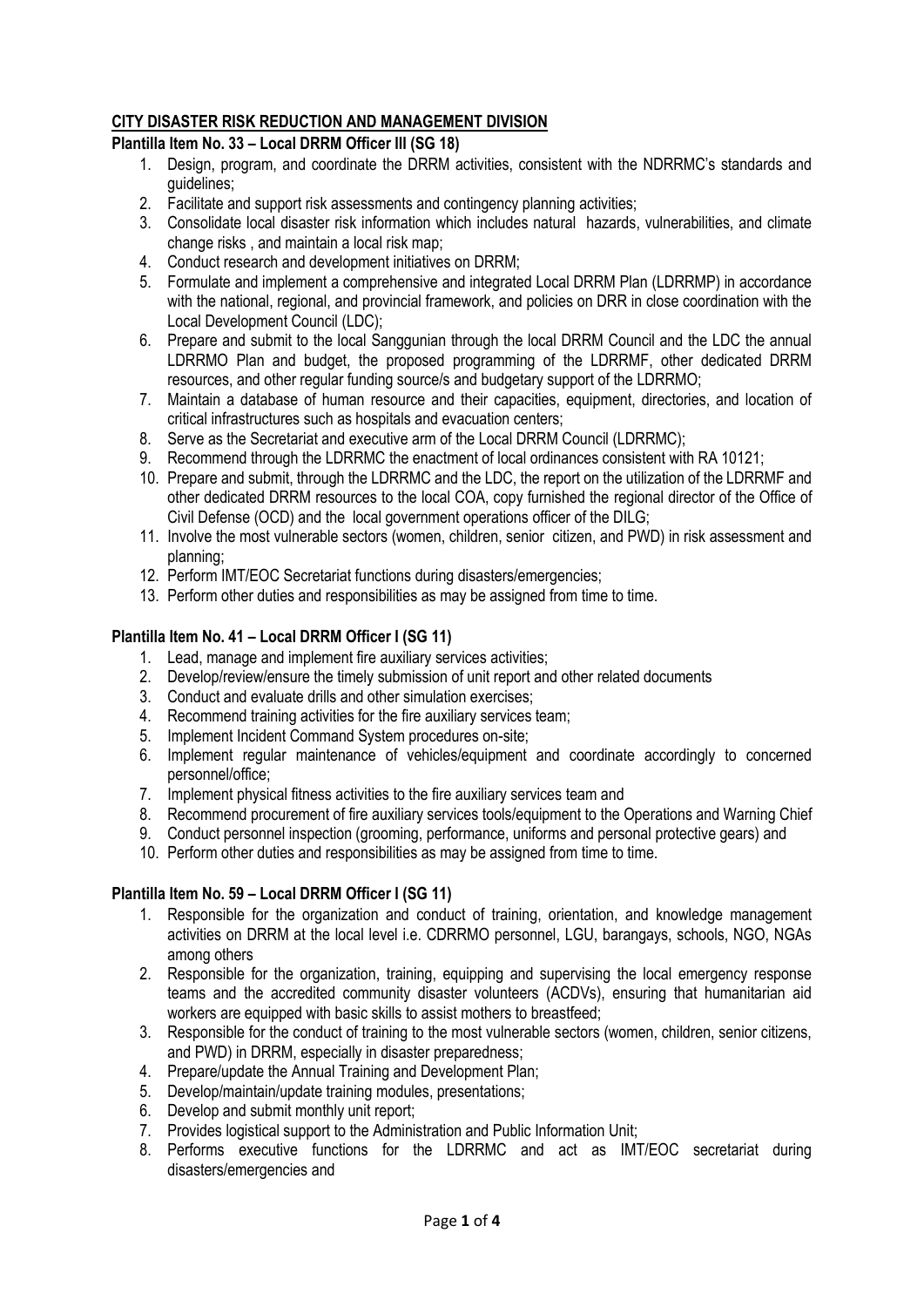9. Perform other duties and responsibilities as may be assigned from time to time.

# **Plantilla Item No. 60 – Local DRRM Assistant (SG 8)**

- 1. Checks/manages official office email account regularly for information and/or correspondence, log and forward to head of office/concerned unit/personnel;
- 2. Updates/maintains the LDRRMO calendar of activities and coordinates with the concerned personnel;
- 3. Drafts/monitors/process routinary correspondences/transmittals, travel orders, office attendance logbook and summary of attendance;
- 4. Manages/monitors/process biometrics, locator slips, leave application, updates of leave credits, authorization of overtime;
- 5. Monitors status of IEC and training related project proposals, post-activity reports and related supporting documents;
- 6. Provides logistical support to the Training and Development Unit;
- 7. Assist in providing executive functions for the LDRRMC and act as IMT/EOC secretariat during disasters/emergencies and
- 8. Perform other duties and responsibilities as may be assigned from time to time.

# **Plantilla Item No. 61 – Local DRRM Assistant (SG 8)**

- 1. Assists in the conduct of trainings, capability-building activities for the LDRRMO, LDRRMC and augment personnel and coordinates the same with concerned office/org/agency;
- 2. Prepares/monitors project proposals for personnel development, post-activity reports and other related documents;
- 3. Maintains/monitors the personnel competency map and Individual Development Plan (IDP);
- 4. Performs daily inventory of existing training equipment and supplies and reports repair/replacement to concerned section;
- 5. Provides logistical support to the Administration and Public Information Unit;
- 6. Assist in providing executive functions for the LDRRMC and act as IMT/EOC secretariat during disasters/emergencies and
- 7. Perform other duties and responsibilities as may be assigned from time to time.

# **Plantilla Item No. 71 – Local DRRM Assistant (SG 8)**

- 1. Assists in the conduct of trainings, drills, simulation exercises for the community i.e. LGU, barangays, schools, NGO, NGAs, vulnerable/marginalized sectors and coordinates the same with concerned office/org/agency;
- 2. Prepares/monitors project proposals for community development, post-activity reports and other related documents;
- 3. Maintains/monitors the community competency map;
- 4. Performs daily inventory of existing training equipment and supplies and reports repair/replacement to concerned section;
- 5. Provides logistical support to the Administration and Public Information Unit;
- 6. Assist in providing executive functions for the LDRRMC and act as IMT/EOC secretariat during disasters/emergencies and
- 7. Perform other duties and responsibilities as may be assigned from time to time.

# **Plantilla Item No. 35 – Local DRRM Assistant (SG 8)**

- 1. Assist in the conduct of risk assessments and contingency planning activities at the local level;
- 2. Assist in the consolidation of local disaster risk information which includes natural hazards, vulnerabilities, and climate change risks, and maintain a local risk map;
- 3. Assist in the conduct of research and development initiatives on DRRM;
- 4. Assist in the formulation and submission of LDRRMC recommendations/resolutions, i.e. enactment of local ordinances and policies;
- 5. Assist in the involvement of the most vulnerable sectors (women, children, senior citizens and PWD) in risk assessment and planning;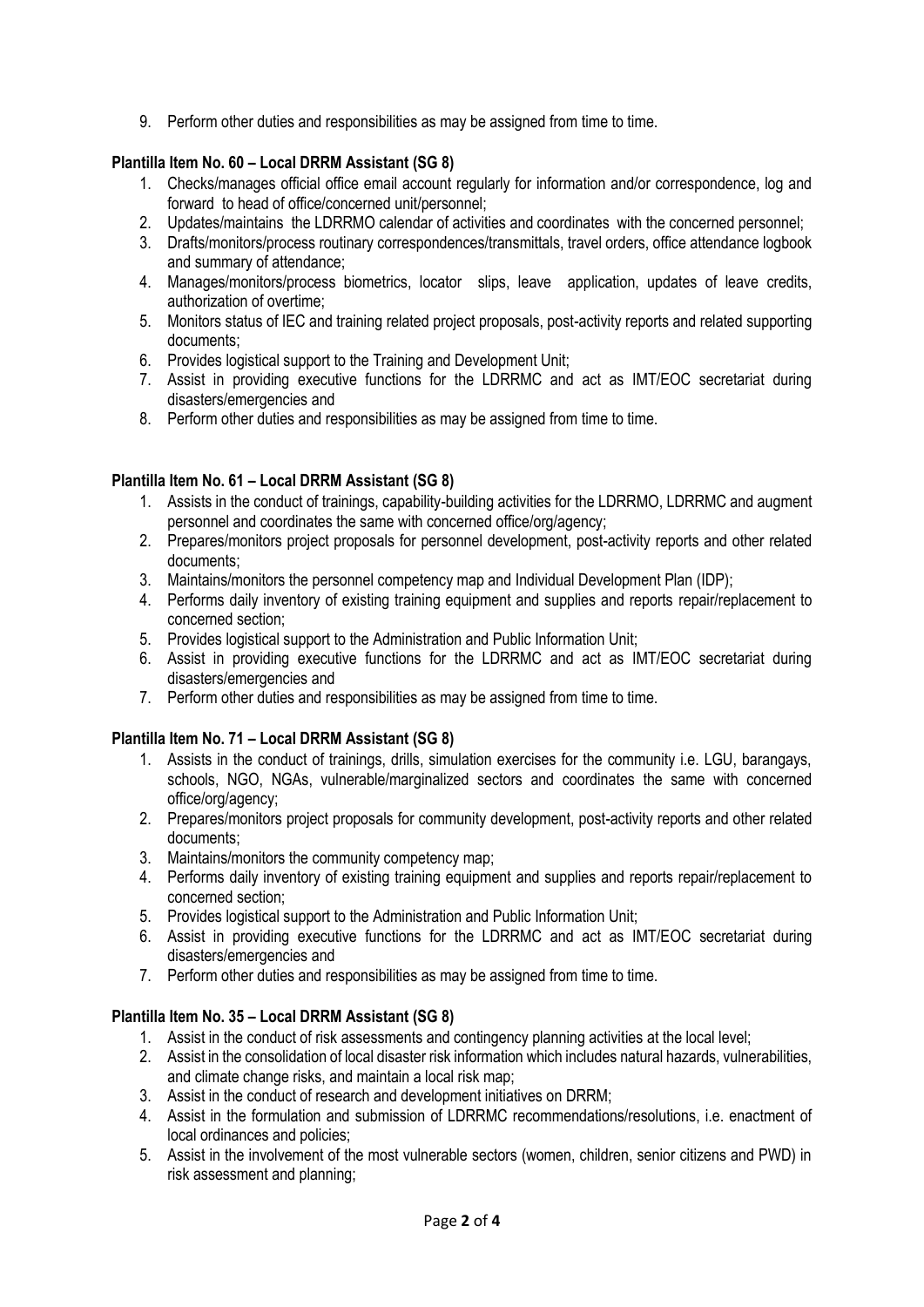- 6. Draft technical documents, i.e. executive orders, resolutions, non-routine (research-related) communications, recommendations, MOAs, CDRRMC minutes etc.;
- 7. Perform secretariat functions for the LDRRMC;
- 8. Perform IMT/EOC functions during disasters/emergencies and
- 9. Perform other duties and responsibilities as may be assigned from time to time.

### **Plantilla Item No. 63 – Local DRRM Assistant (SG 8)**

- 1. Assist and maintain a database of human resource and their capacities, equipment, directories, and location of critical infrastructures such as hospitals and evacuation centers;
- 2. Sort, number, file, maintain, update and retrieve documents and records of the office (document/records control), including technical documents, photos, clippings and quad-media citations/exposures
- 3. Prepare, maintain and make available office templates/forms
- 4. Develop and submit monthly reports
- 5. Perform IMT/EOC secretariat functions during disasters/emergencies
- 6. Perform other duties and responsibilities as may be assigned from time to time.

### **Plantilla Item No. 72 – Local DRRM Assistant (SG 8)**

- 1. Assist in the design, programming and coordination of DRRM activities consistent with the NDRRMC's standards and guidelines
- 2. Assist in the preparation and submission, through the LDRRMC and the LDC, the report on the utilization of the LDRRMF and other dedicated DRRM resources to the local COA, copy furnished the regional director of the Office of Civil Defense (OCD) and the local government operations officer of the DILG;
- 3. Assist in the formulation and implementation of a comprehensive and integrated LDRRM Plan in accordance with the national regional, and provincial framework, and policies on DRR in close coordination with the LDRRMC and LDC;
- 4. Draft/process/log/monitor status of procurement and other finance-related documents, e.g. project proposals, PRs, OBRs, petty cash, liquidation, payroll, itinerary of travel, etc.;
- 5. Monitor DRRM Fund utilization by CDRRMC member offices and draft related report/s;
- 6. Prepare, update and maintain the office financial plans, e.g. AIP/DMP/PPMP, etc.
- 7. Serve as the secretariat and executive arm of the Local DRRM Council (LDRRMC);
- 8. Develop and submit monthly reports;
- 9. Perform IMT/EOC Secretariat functions during disasters/emergencies and
- 10. Perform other duties and responsibilities as may be assigned from time to time.

### **Plantilla Item No. 73 – Local DRRM Assistant (SG 8)**

- 1. Develop and monitor equipment/vehicles maintenance plan and coordinate accordingly to concerned personnel/office, e.g. repairs/replacements, etc.;
- 2. Ensure safekeeping and conduct regular inventory and accounting of supplies/equipment/vehicles;
- 3. Monitor availability/utilization/issuance of consumable supplies and coordinate accordingly for proper and timely replenishment.
- 4. Develop and maintain the annual procurement plan for office supplies/equipment;
- 5. Assist in the design, programming and coordination of DRRM activities consistent with the NDRRMC's standards and guidelines;
- 6. Serve as the secretariat and executive arm of the Local DRRM Council (LDRRMC);
- 7. Develop and submit monthly reports;
- 8. Perform IMT/EOC secretariat functions during disasters/emergencies and
- 9. Perform other duties and responsibilities as may be assigned from time to time.

### **Plantilla Item No. 43, 44 – Local DRRM Assistant (SG 8)**

- 1. Participate in search and rescue activities;
- 2. Ensure the timely submission of reports and other related documents;
- 3. Participate in drills and other simulation exercises;